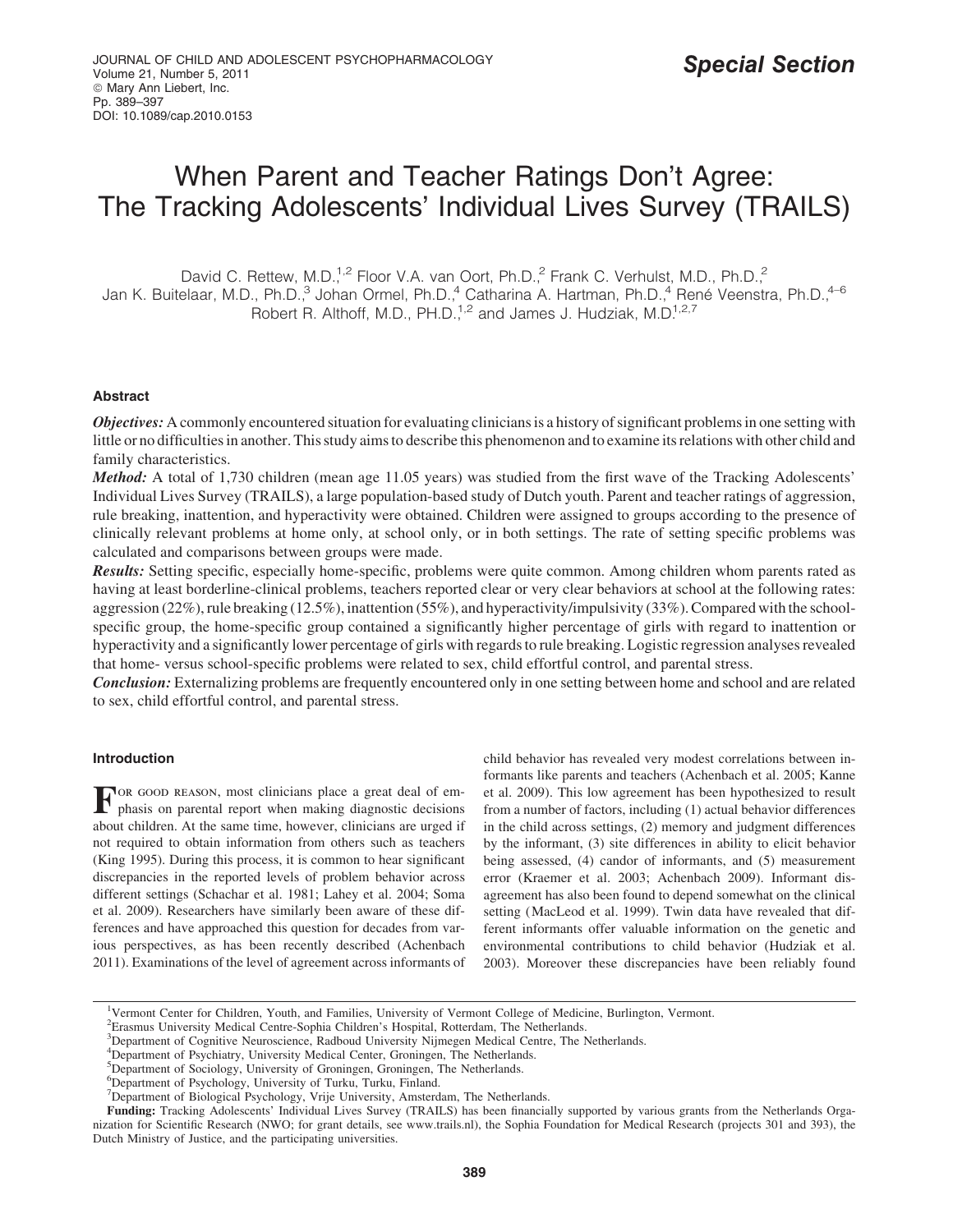across a wide range of behavioral problems in addition to patterns of comorbidity (Yeh and Weisz 2001; Youngstrom et al. 2003).

One of the most familiar situations in clinical practice is the reporting of significant problems reported at home with minimal or no difficulties reported by teachers and other school staff (Steiner and Remsing 2007). We refer to this phenomenon as home-specific problems (HSP) with the corresponding school-specific problems (SSP) referring to the opposite pattern. These discrepancies often present a major diagnostic dilemma for the evaluating clinician, and there is surprisingly little clinical guidance about how to understand and reconcile these differences in reports (MacLeod et al. 1999; Kraemer et al. 2003).

Here, we attempt to address this gap by analyzing parental and teacher report data from the Tracking Adolescents' Individual Lives Survey (TRAILS), a large prospective study of 2,230 Dutch adolescents followed since age 10. Data from these children were obtained from multiple informants using a variety of instruments (Huisman et al. 2008). Our aim was to provide a quantitative description of the prevalence of children who display HSP and SSP across various types of externalizing psychopathology and to identify specific child and family factors which may underlie differences in reported behaviors across settings.

TRAILS data from home and school have been previously published. One report by Noordhof et al. (2008) using principal component analyses demonstrated the presence of a significant context dependent factor that captured behavior problems observed only in one setting. This factor was distinct to those related to symptom severity, direction, and perspective. Another investigation by Veenstra et al. (2008) examined prosocial and antisocial behavior across school and home domains using cluster analyses to identify groups of children with consensual or discrepant behavior across samples. Differences were found in both child and family characteristics, including the child temperament dimension of effortful control, academic performance, as well as parental stress.

The purpose of this study is to extend the findings of these prior investigations into the area of inattention and hyperactivity in one of the largest samples to date and to examine the question from a perspective that would be most relevant for clinicians. To date, the majority of the literature has used percentage cutoffs or statistical modeling procedures to divide the sample into groups that reflect problems reported by single or multiple informants. While such procedures are highly valuable for empirical validation of these subgroups, the present study groups children into clinical groups based on established cutoffs of ratings scales that are directly used in clinical practice, thus maximizing clinical utility and generalizability of key questions. How often do parents report clinical levels of problems when teachers do not and vice versa? What factors deserve investigation when a clinician encounters the situation of parent and school disagreement? Overall, we hypothesized that home and school specific problems would be a relatively common phenomenon as has been previously found in the literature (De Los Reyes and Kazdin 2005; Jensen et al. 1988). Further, we expected that HSP will be related to both family and child characteristics such as child effortful control and sex, socioeconomic status, and parental stress as initially explored by others (Collishaw et al. 2009; Offord et al., 1996; Treutler and Epkins 2003; Veenstra et al. 2008).

To extend previous studies, we also included variables potentially related to setting specific problems that have not been well studied in the past such as specific parent personality dimensions that have been shown to be related to child diagnoses such as ADHD (Nigg and Hinshaw 1998) but not to informant discrepancies. An additional variable that has not been extensively

studied in these investigations is family composition and in particular the number of other children in the household. Given the heritability of externalizing disorders and rate of psychopathology in siblings (Listug-Lunde et al. 2008; Rettew and Hudziak 2009), we wanted to explore the possibility that having multiple siblings around the same age might lead to increased disruptive behavior at home that might not be reflected in the school setting.

## Method

#### **Subjects**

Details of the TRAILS study design and participants have been reported elsewhere (De Winter et al. 2005; Huisman et al. 2008). The current investigation utilizes data from the first wave of data collection. The TRAILS study targeted all children between the ages of 10 and 12 living in five municipalities in the northern part of the Netherlands, including both urban and rural areas. Approximately 76% of eligible children (2,230/2,934) participated in the first wave of the study. Previous work did not find significant differences in demographic variables, teacher-reported behavior problems, and other mental health indices between responders and nonresponders (De Winter et al. 2005). Written informed consent was obtained from both the preadolescent and a parent and the study was approved from the Central Committee on Research Involving Human Subjects.

#### **Measures**

Children and families were assessed both at school and during a home visit by well-trained interviewers. The vast majority (96%) of parental respondents were mothers. Children completed components of intelligence quotient (IQ) testing and questionnaires at school under supervision of the TRAILS staff. To minimize the number of statistical tests and comparisons performed, selected variables were chosen based on the priori hypotheses of the investigators.

Demographic information. One focus of this study was to examine possible effects related to having multiple siblings around the same age in the household. As subjects were between 10 and 12 years old, we recorded the number of siblings living in the household between the ages of 5 and 17. Socioeconomic status was measured using a standardized value that reflects the average of family income as well as parental educational and occupational level (Veenstra et al. 2008). We also examined ethnicity and being a single parent.

Parent-rated child psychopathology. Parent-rated psychopathology was assessed using the Child Behavior Checklist (CBCL; Achenbach 2009). The CBCL is a sex- and age-sensitized questionnaire used for parents to respond to 118 problem behaviors exhibited by their child over the previous 6 months. The characteristics and psychometric stability of the CBCL have been well established. Internal consistency of the four scales used in this study has been found to be high, with Chronbach's alpha ranging from 0.90 to 0.93 (Achenbach and Rescorla 2001). This study focuses on the subscales of aggressive problems, rule-breaking problems, and attention problems from the empirically derived subscales and the Diagnostic and Statistical Manual of Mental Disorders, 4th edition (DSM-IV) (American Psychiatric Association 1994)–oriented attention-deficit/hyperactivity problems. Clinically significant scores were defined as a T score of 64 or higher, which takes account of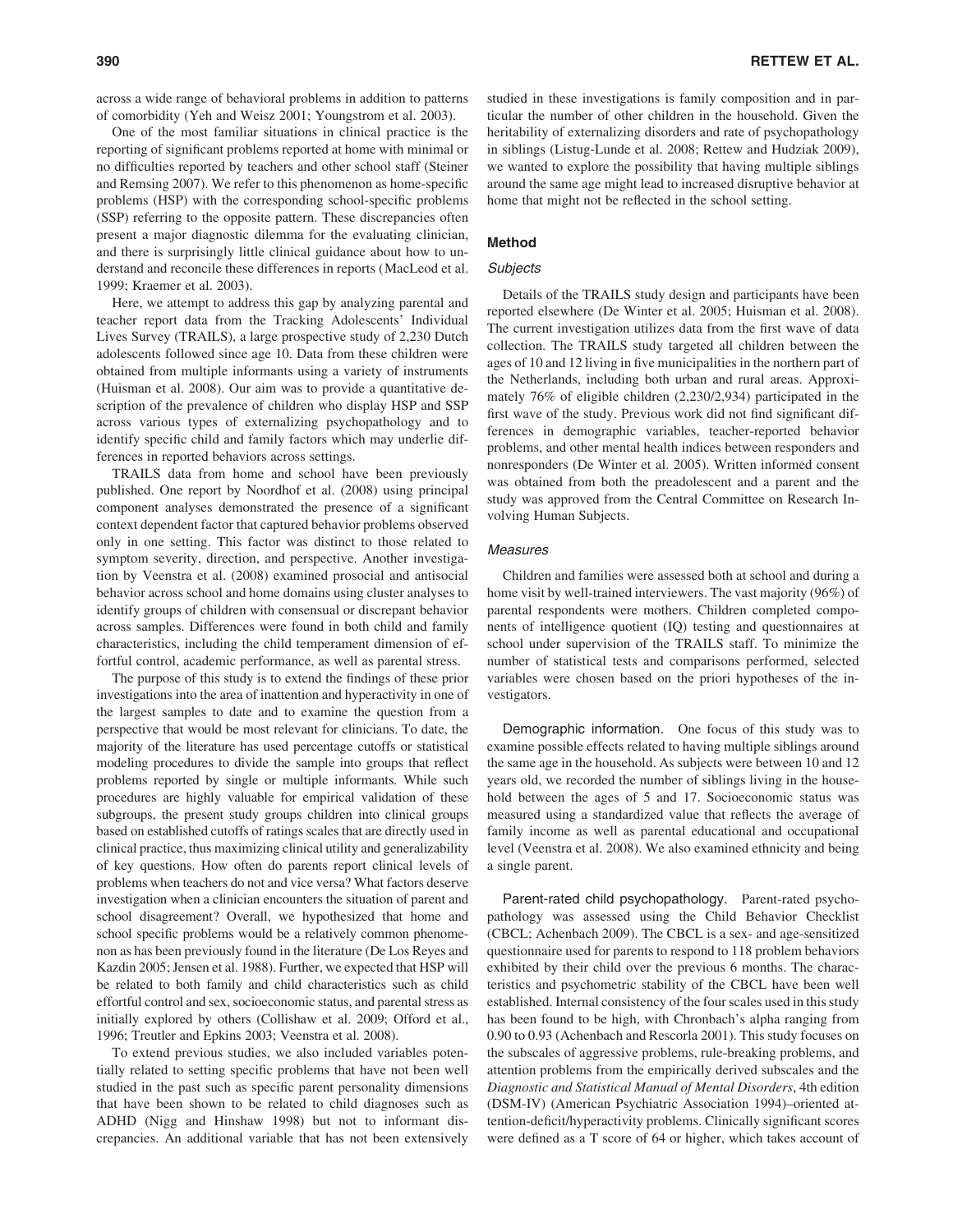## SETTING SPECIFIC PROBLEMS 391

both sex and age. This cutoff parallels the ''borderline-clinical'' convention of the scales themselves.

Teacher-rated child psychopathology. Teacher's ratings of problem behaviors were obtained using the Teacher's Checklist of Psychopathology (TCP) which contains nine items with descriptions of the following domains: withdrawn, somatic complaints, anxious/depressed, social problems, thought problems, inattention, activity/impulsivity, aggressive behavior, and rule breaking (De Winter et al. 2005). The format of the TCP parallels that of the Teacher Report Form (TRF) (Achenbach 1991) and contains a list of behaviors (below) that corresponds to items contained in the parallel scale of the TRF. Instead of the TRF three point scale for each individual item that loads onto a particular dimension, however, teachers look at all the items for a particular problem area and give a single number along a five-point scale. This study uses the problem areas of aggression, rule-breaking behavior, inattention, and hyperactivity/impulsivity. Items included for four subscales include the following.

Aggressive behavior: Argues a lot, defiant, talks back to staff, bragging, boasting, cruelty, bullying or meanness to others, demands a lot of attention, destroys his/her own things, destroys property belonging to others, disobedient at school, disturbs other pupils, disrupts class discipline, easily jealous, gets in many fights, physically attacks people, screams a lot, explosive or unpredictable behavior, demands must be met immediately, easily frustrated, stubborn, sullen or irritable, sudden changes in mood or feelings, teases a lot, temper tantrums or hot temper, threatens people.

Rule-breaking behavior: Does not seem to feel guilty after misbehaving, hangs around with others who get in trouble, lying or cheating, prefers being with older children, steals, swearing or obscene language, tardy to school. Truancy or unexplained absence, uses alcohol or drugs.

Attention problems: Fails to finish things he/she starts, can not concentrate, can not pay attention for long, confused or seems to be in a fog, daydreams or gets lost in his/her thoughts, has difficulty learning, poorly coordinated or clumsy, inattentive or easily distracted, underachieving, not working up to potential, fails to carry out assigned tasks.

Hyperactivity/impulsivity: Hums or makes odd noises in class, can not sit still, restless, hyperactive, fidgets, difficulty following directions, impulsive or acts without thinking, messy work.

Child temperament. The temperament trait of effortful control was assessed using the parent-rated Early Adolescence Temperament Questionnaire (Kim et al. 2003). Effortful control pertains to a child's ability to regulate behavior and delay gratification toward the fulfillment of long-term goals. This particular dimension was chosen due to accumulating reports that this dimension and others like it related to self-regulation is a critical trait that may underlie a broad array of psychopathology (Oldehinkel et al. 2004; Rettew et al. 2004).

Parent personality. The NEO Five Factor Inventory (Costa and McCrae 1992) is a widely used self-report personality instrument. For this study, we used the facets of angry hostility (from neuroticism), vulnerability (from neuroticism), and self-discipline

(from consciousness) based upon prior research and study hypotheses (Nigg and Hinshaw 1998). Angry hostility refers to a tendency toward experiencing anger and frustration. The vulnerability scale assesses a predisposition to feeling overwhelmed and dependent under stress. The self-discipline dimension measures the ability to execute tasks and goals in the face of obstacles and distractions.

Intelligence. Child intelligence was assessed using the block design and vocabulary subtests of the Wechsler Intelligence Scale for Children–Revised (Silverstein 1972).

Parental stress. The level of parental stress was assessed using the 24-item Parental Stress Index ( Janssens et al. 2009). The total score is the average of two subscales referring to child characteristics and parent characteristics within the caregiving context.

#### Data analysis

Children with HSP and SSP were identified by contrasting levels of behavior problems between the parent-report CBCL and teacherreport TCP. On an a priori basis, subjects were selected into one of four groups. The HSP group was defined as having at least borderline-clinical syndrome scores (T score greater than 64) according to the parent-rated CBCL while having a teacher rating of 0 (not applicable) or 1 (rarely applicable) for that problem. The SSP group was defined as having a teacher-rated score of 3 (problem clearly or often applicable) or 4 (very clearly or very often applicable) while having a parent-rated CBCL T score for that problem at less than 60 (1 standard deviation [SD] of average). The both home and school problems (Both) group was defined as having at least a CBCL T score of greater than 64 and a teacher rating of 3 or 4, whereas the neither home nor school (Neither) group had a CBCL rated T score less than 60 and a teacher rated score of 0 or 1. These cut-offs are based on the statistical distribution of scores and the given cut-offs of the instruments that have been derived from empirical study. The percentage of children grouped into the ''clinical'' range by parent report (CBCL T score greater than 64) versus teacher report (score of 3 or 4 with problem being clearly or very clearly present) were 15.2% vs. 6.9% for aggression, 7.3% vs. 2.4% for rule breaking, 12.1% vs. 13.6% for attention problems, and 12.3% vs. 8.3% for attention-deficit hyperactivity. Because of the frequency differences found especially for aggression and rule breaking behavior, with parents reporting more baseline problematic behavior than teachers, we also present prevalence of HSP and SSP using a more lenient cut-off in which a teacher rating of 2 (sometimes applicable) counts as problematic. Adjusting this cutoff for aggression and rule breaking results in teacher reported problems at a rate of 17.3% for aggression and 6.7% for rule breaking. These adjustments lead to a more parallel structure for parents and teachers.

Comparisons between groups were made using univariate analysis of variance for continuous variables and chi-square analysis for binary data. Logistic regression analyses were used to examine associations between group status and the predictor variables among variables found to be significant through the preliminary analyses.

To examine the possibility that the rates of child behavior problems vary markedly between schools, thus affecting the rates of HSP and SSP, the frequency of reporting significant problems (i.e., teacher reporting often or very often symptoms) was calculated for each of the 35 schools that had at least 20 subjects in that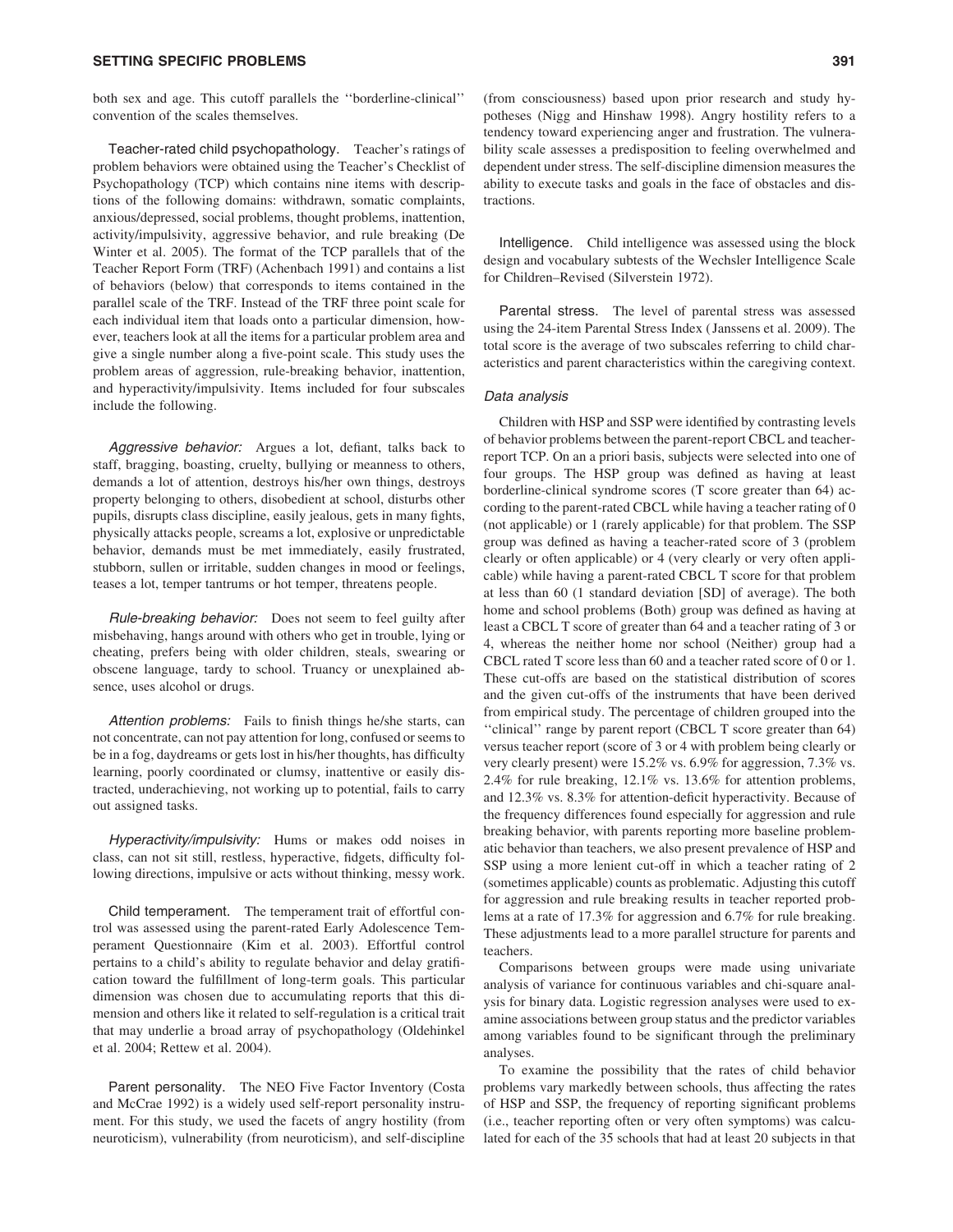school and whose subjects' mean socioeconomic status was within one SD of the mean.

## **Results**

Of the 2,230 children who were in the first wave of the TRAILS study, the total number of children with valid parent and teacher rated data was 1,780 (51.4% female; 48.6% male). The average age of subjects was 11.05 years (SD = 0.53). Of these subjects,  $87.9\%$ were ethnic Dutch with Surinam (1.9%), Indonesian or Mollucan (1.7%), Antillean (1.3%), Moroccan (0.6%), and Turkish (0.4%) comprising the ethnic background of non-Dutch subjects. Analyses between subjects who were included versus not included in the study revealed no significant sex differences, although nonparticipants were more likely to be older, of non-Dutch ethnicity, and have lower SES and lower full scale IQ. Problem score comparisons between children who had ratings from only one setting versus both settings revealed significant higher problem scores in children with parent and teacher ratings compared with parent only ratings for rule-breaking only ( $p < 0.05$ ). In all four problem domains, however, children with teacher ratings only had higher problem scores than those with teacher and parent ratings (all  $p < 0.01$ ). Pearson correlations between a child's score for a particular behavioral domain between parent and teacher ratings were as follows: aggression,  $r = 0.32$ ; rule-breaking,  $r = 0.27$ , attention problems,  $r = 0.47$ , attention-deficit/ hyperactivity/impulsivity,  $r = 0.40$  (all  $p < 0.001$ ).

## Prevalence of setting specific problems

Grouping of subjects into those with prominent difficulties across the home and school setting revealed a high degree of discrepancy between locations. As shown in Table 1, it was generally more common for problems to be reported only in one setting compared with both. Among children rated by the parent as having problematic behavior, agreement by the teacher was generally low. Of children whom a parent rated as being in the borderline-clinical or clinical range for aggression, the teacher reported clear or very clear aggressive behaviors at school only 22% of the time (47 children in ''Both Settings'' for aggressive behavior divided by sum of this number and 166 children in ''Home Specific'' cell). Teachers agreed with parents for concerning levels of rule-breaking behavior only 12.5% of the time while for attention problems and DSM oriented attention-deficit/hyperactivity problems the rate rose to 55% and 33%, respectively. SSP were also present; for students who teachers rated as having clear or very clear problems, parents also reported at least borderline-clinical problems at the following rates: aggression (52%), rule-breaking (45%), attention problems (43%), and hyperactivity/impulsivity (49%). The SSP rates were lower than HSP for all areas studied except for attention problems, where it was more common than home-specific attention problems  $(X^2 = 226.69, p < 0.001)$ . There were also sizable numbers of children who were not grouped who presented with intermediate problems levels.

Using the less severe cutoff for teacher ratings of aggression and rule breaking in order to make overall levels of ''clinical'' behavior more parallel between teachers and parents did not change the overall patterns of results. Agreement by teachers on parent-rated aggression rose from 22% to 39% while agreement on rulebreaking rose from 12% to 17%. In the other direction, the rate of parental agreement with teacher ratings of clinical aggression dropped from 52% to 40% while for rule-breaking the rate dropped from 45% to 28%, as would be expected.

#### Variability of reported problems by school

For frequent rule-breaking behaviors, nearly all schools reported low levels in their students (less than 5%). The rate of reported attention problems, however, ranged widely. Five of 35 schools reported problematic levels of inattention in over 20% of the subjects in this study, whereas 15 schools reported rates less than 10%. Rates of frequent hyperactivity/impulsivity also varied with 17 schools reporting levels less than 5% and 10 schools reported rates greater than 10%. Children were not recruited selectively by school.

#### Group differences

One-way analysis of variances with Tukey B post-hoc comparisons were conducted to evaluate potential associations between clinical groups (HSP, SSP, and Both) and a number of variables. We also examined levels of parent- and teacher-rated problems across groups. As the groups were defined by these levels, significant differences were expected. Whereas absolute differences tended to be small regarding levels of parent-rated problems between the HSP and Both groups (on average about 11% higher in the Both group), differences for all symptom areas were statistically significant at the  $p < 0.05$  level with the exception of attention problems. Teacher-rated problems between the SSP and Both groups, by contrast, did not significantly differ with the exception of hyperactive/impulsive problems (Table 2).

Many sex differences were found between groups. With regard to attention and hyperactivity, those in the SSP or Both group tended to be predominantly boys, whereas the HSP group contained a much higher percentage of girls. A similar trend was seen for aggressive behavior. This pattern changed for rule-breaking behavior, where there were almost no girls in the HSP group in contrast to the SSP group.

No significant differences were found in family composition in rates of single parenthood or the presence of other children in the household within 5 years of age of the subject. Other analyses not shown examining the number of children or the presence of children closer to the age to the index subject revealed similar results. In addition, no significant differences were found between groups on parental personality.

Lower IQ and SES, however, were found in the Both group compared with the other two groups for aggressive and rulebreaking behavior. Across problem areas, higher parental stress

TABLE 1. FREQUENCY OF HOME- AND SCHOOL-SPECIFIC SYMPTOMS (TOTAL  $N=1,780$ )

|                                          | Neither setting | <b>Both settings</b> | Home specific | School specific | Not grouped |
|------------------------------------------|-----------------|----------------------|---------------|-----------------|-------------|
| Aggressive behavior                      | 1.144 64.3%     | $472.6\%$            | $1669.3\%$    | 43 2.4%         | 380 21.3%   |
| Rule-breaking behavior                   | 1,371 77.0%     | 15 0.8%              | $105, 5.9\%$  | 18 1.0%         | 271 15.2%   |
| Attention problems                       | 1.094 61.5%     | 89 5.0%              | 73 4.1%       | 119 6.7%        | 405 22.8%   |
| Attention-deficit/hyperactivity problems | 1,177 66.1%     | 58 3.3%              | 118 6.6%      | 60 3.4%         | 367 20.6%   |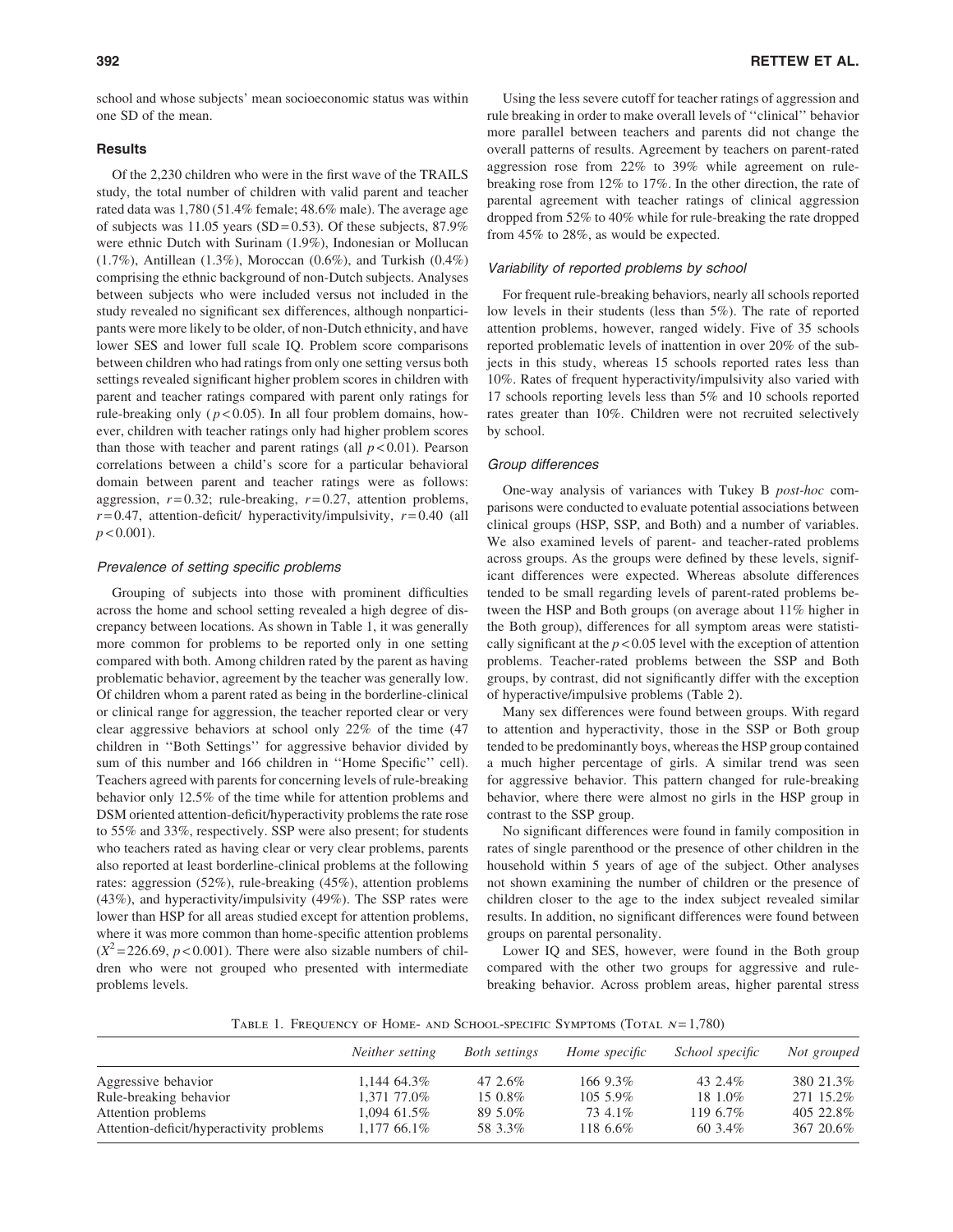Table 2. Comparisons of Predictor Variables Between Children with Home-Specific, School-Specific, and Symptoms at Both Home and School (Mean – Standard Deviation)

|                                                              |                                   | Aggressive behavior                 |                                   |                    |                       |
|--------------------------------------------------------------|-----------------------------------|-------------------------------------|-----------------------------------|--------------------|-----------------------|
|                                                              | Home specific<br>$(n=166)$        | School specific<br>$(n=43)$         | Both home and<br>school $(n=47)$  | p value            | Pairwise              |
| Parent-rated severity<br>Teacher-rated severity              | $15.6 \pm 3.5$<br>$0.3 \pm 0.5$   | $4.9 \pm 2.1$<br>$3.1 \pm 0.3$      | $17.4 \pm 4.3$<br>$3.2 \pm 0.4$   | < 0.001<br>< 0.001 | B > H > S<br>S, B > H |
| Have other children in household<br>ages 5 to 17 (%)         | 74.7                              | 72.1                                | 74.5                              | ns                 |                       |
| Single parent                                                | 18.1                              | 32.6                                | 19.1                              | ns                 |                       |
| Sex (% female)                                               | 40.1                              | 23.2                                | 25.6                              | < 0.05             | H > S                 |
| Dutch ethnicity (%)                                          | 9.0                               | 7.0                                 | 12.8                              | ns                 |                       |
| <b>SES</b><br>Child IQ                                       | $-0.2 \pm 0.8$<br>$94.1 \pm 14.6$ | $-0.4 \pm 0.7$<br>$96.6 \pm 16.4$   | $-0.6 \pm 0.7$<br>$88.0 \pm 14.4$ | < 0.05<br>< 0.05   | B < H<br>B < H, S     |
| Parent stress                                                | $2.9 \pm 0.9$                     | $1.7 \pm 0.7$                       | $3.1 \pm 0.9$                     | < 0.001            | B,H>S                 |
| Child temperament-effortful control<br>Parent personality    | $2.7 \pm 0.71$                    | $3.0 \pm 0.6$                       | $2.5 \pm 0.6$                     | < 0.01             | B, H < S              |
| Vulnerability                                                | $20.6 \pm 4.2$                    | $19.3 \pm 4.7$                      | $21.1 \pm 4.1$                    | ns                 |                       |
| Annoyance                                                    | $21.6 \pm 3.3$                    | $21.9 \pm 3.1$                      | $23.1 \pm 4.4$                    | ns                 |                       |
| Self-discipline                                              | $27.8 \pm 3.9$                    | $28.6 \pm 4.8$                      | $27.6 \pm 4.0$                    | ns                 |                       |
|                                                              |                                   | Rule-breaking behavior <sup>a</sup> |                                   |                    |                       |
|                                                              | Home specific<br>$(n = 105)$      | School specific<br>$(n=18)$         | Both home and<br>school $(n=15)$  | p value            | Pairwise              |
| Parent-rated severity                                        | $7.6 \pm 2.5$                     | $1.5 \pm 1.2$                       | $9.1 \pm 3.5$                     | < 0.001            | B > H > S             |
| Teacher-rated severity                                       | $0.3 \pm 0.5$                     | $3.3 \pm 0.5$                       | $3.3 \pm 0.5$                     | < 0.001            | B, S > H              |
| Children in household ages 5 to 17                           | 70.4                              | 100.0                               | 60.0                              | < 0.05             | $S > H$ , $B$         |
| Single parent                                                | 27.6                              | 22.2                                | 33.3                              | ns                 |                       |
| Sex (% female)                                               | 6.7                               | 38.9                                | 13.3                              | < 0.001            | H < S                 |
| Dutch ethnicity $(\%)$                                       | 12.4                              | 22.2                                | 13.3                              | ns                 |                       |
| <b>SES</b>                                                   | $-0.3 \pm 0.8$                    | $-0.2 \pm 0.7$                      | $-0.9 \pm 0.6$                    | < 0.05             | B < H                 |
| Child IQ                                                     | $93.4 \pm 14.3$                   | $95.2 \pm 15.6$                     | $79.2 \pm 14.1$                   | < 0.01             | $B < H$ , S           |
| Parent stress<br>Child temperament-effortful control         | $2.9 \pm 1.0$<br>$2.7 \pm 0.7$    | $1.8 \pm 0.7$<br>$3.2 \pm 0.5$      | $2.7 \pm 1.2$<br>$2.4 \pm 0.6$    | < 0.001<br>< 0.01  | B, H > S<br>B, H S    |
|                                                              |                                   |                                     |                                   |                    |                       |
|                                                              | Home specific                     |                                     |                                   |                    |                       |
|                                                              | $(n=73)$                          | School specific<br>$(n=119)$        | school $(n=89)$                   | p value            | Pairwise              |
| Parent-rated severity                                        | $10.8 \pm 1.8$                    | $4.4 \pm 1.9$                       | $11.5 \pm 2.1$                    | < 0.001            | B, H > S              |
| Teacher-rated severity                                       | $0.6 \pm 0.5$                     | $3.2 \pm 0.4$                       | $3.3 \pm 0.4$                     | < 0.001            | B, S > H              |
| Children in household ages $5-17$                            | 76.7                              | 75.6                                | 67.4                              | ns                 |                       |
| Single parent                                                | 19.2                              | 21.0                                | 23.4                              | ns                 |                       |
| Sex (% female)                                               | 53.4<br>8.2                       | 27.8<br>10.9                        | 33.7<br>9.0                       | < 0.001            | H>S, B                |
| Dutch ethnicity $(\%)$<br><b>SES</b>                         | $-0.2 \pm 0.8$                    | $-0.4 \pm 0.8$                      | $-0.3 \pm 0.8$                    | ns<br>ns           |                       |
| Child IQ                                                     | $92.9 \pm 14.0$                   | $91.6 \pm 12.8$                     | $89.9 \pm 14.9$                   | ns                 |                       |
| Parent stress                                                | $2.6 \pm 1.0$                     | $1.6 \pm 0.6$                       | $2.9 \pm 1.0$                     | < 0.001            | B, H > S              |
| Child temperament-effortful control<br>Parent personality    | $2.4 \pm 0.6$                     | $2.9 \pm 0.5$                       | $2.3 \pm 0.5$                     | < 0.001            | B, H < S              |
| Vulnerability                                                | $19.2 \pm 3.6$                    | $18.5 \pm 3.4$                      | $20.8 \pm 4.4$                    | ns                 |                       |
| Annoyance                                                    | $20.9 \pm 3.3$                    | $20.5 \pm 3.4$                      | $21.8 \pm 3.7$                    | ns                 |                       |
| Self-discipline                                              | $28.2 \pm 4.0$                    | $28.2 \pm 2.8$                      | $28.0 \pm 4.1$                    | ns                 |                       |
|                                                              |                                   | Hyperactivity/impulsivity           |                                   |                    |                       |
|                                                              | Home specific<br>$(n = 118)$      | School specific<br>$(n=60)$         | Both home and<br>school $(n=58)$  | p value            | Pairwise              |
| Parent-rated severity                                        | $9.8 \pm 1.6$                     | $3.8 \pm 1.6$                       | $10.9 \pm 1.6$                    | < 0.001            | B > H > S             |
| Teacher-rated severity<br>Children in household ages 5 to 17 | $0.4 \pm 0.5$<br>68.7             | $3.2 \pm 0.4$<br>76.7               | $3.4 \pm 0.5$<br>75.9             | < 0.001            | B > S > H             |
|                                                              |                                   |                                     |                                   | ns                 |                       |

Children in household ages 5 to 17 68.7 76.7 75.9 ns —

(continued)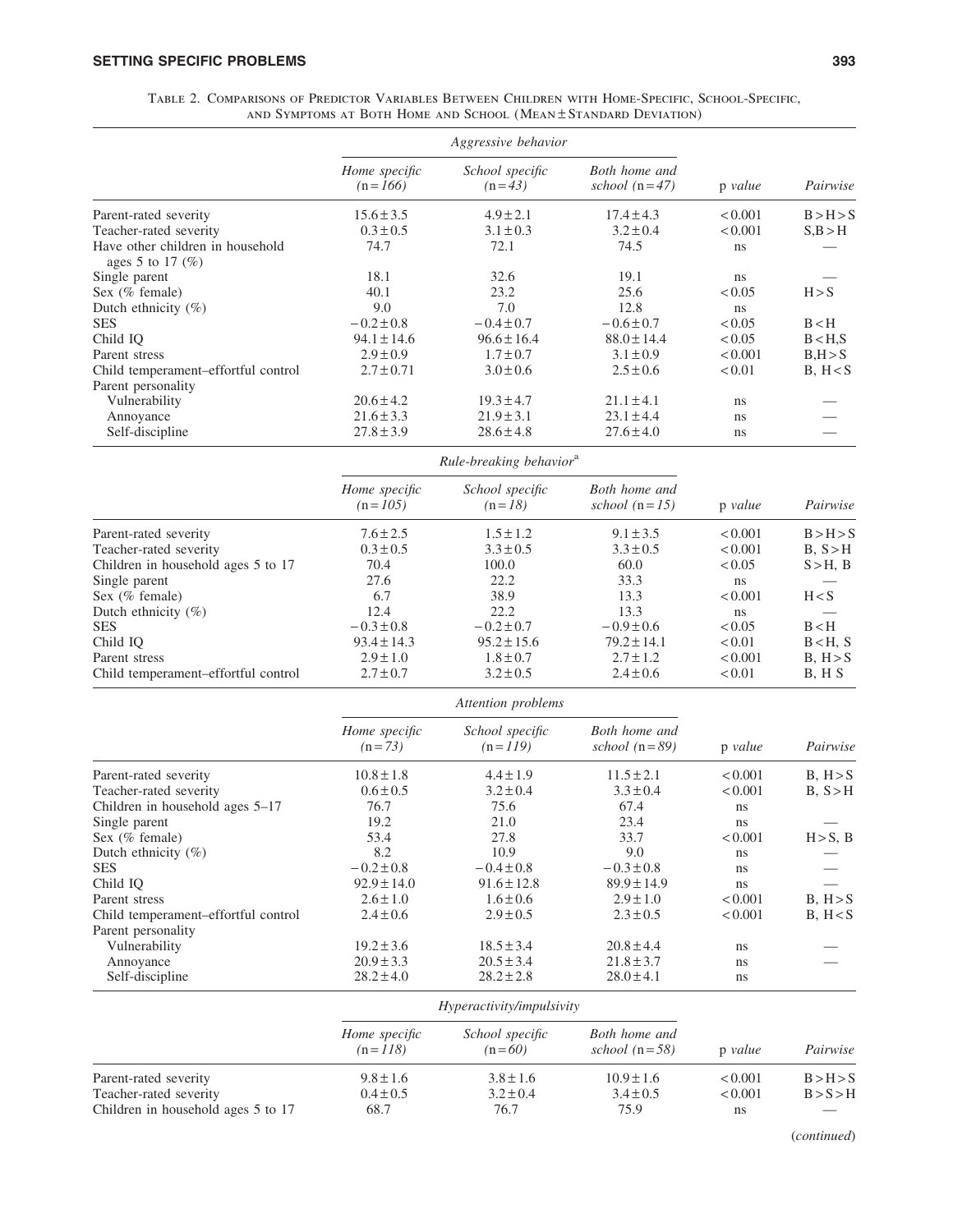|                                     | <i>Hyperactivity/impulsivity</i> |                             |                                  |               |               |
|-------------------------------------|----------------------------------|-----------------------------|----------------------------------|---------------|---------------|
|                                     | Home specific<br>$(n=118)$       | School specific<br>$(n=60)$ | Both home and<br>school $(n=58)$ | p value       | Pairwise      |
| Single parent $(\%)$                | 19.5                             | 23.3                        | 24.1                             | ns            |               |
| Sex $(\%$ female)                   | 53.4                             | 26.7                        | 22.4                             | $-.001$       | $H > S$ , $B$ |
| Dutch ethnicity $(\% )$             | 10.1                             | 15.0                        | 8.6                              | 0.001         |               |
| <b>SES</b>                          | $-0.4 \pm 0.8$                   | $-0.4 \pm 0.7$              | $-0.4 \pm 0.8$                   | <sub>ns</sub> |               |
| Child IO                            | $89.9 \pm 14.5$                  | $94.1 + 13.4$               | $90.4 \pm 13.3$                  | <sub>ns</sub> |               |
| Parent stress                       | $2.7 \pm 1.0$                    | $1.7 \pm 0.7$               | $2.9 \pm 0.9$                    | < 0.001       | B, H > S      |
| Child temperament-effortful control | $2.5 \pm 0.6$                    | $3.0 \pm 0.5$               | $2.4 \pm 0.5$                    | < 0.001       | B, H < S      |
| Parent personality                  |                                  |                             |                                  |               |               |
| Vulnerability                       | $19.8 \pm 4.4$                   | $18.5 \pm 3.7$              | $20.2 \pm 4.5$                   | <sub>ns</sub> |               |
| Annoyance                           | $21.4 \pm 3.9$                   | $21.1 \pm 3.9$              | $21.5 \pm 4.1$                   | <sub>ns</sub> |               |
| Self-discipline                     | $28.2 \pm 3.5$                   | $28.3 \pm 3.3$              | $28.6 \pm 4.3$                   | ns            |               |

TABLE 2. (CONTINUED)

<sup>a</sup>Insufficient sample size to perform analyses with parental personality.

IQ = intelligence quotient; B= both; H = home; S = school; SES = socioeconomic status.

was found in the HSP and Both groups compared with the SSP group. Lower levels of the child temperament dimension of Effortful Control were found in the HSP and Both group compared with the SSP group for all four behavioral syndromes.

## Regression analyses between home and school groups

Multivariate logistic regression analyses were performed to predict HSP versus SSP group status among the variables found to be statistically significant (excluding parent- and teacher-rated problem severity which, as mentioned, was used to define the groups). The results of these analyses are shown in Table 3 with the HSP group serving as the reference. Total parent stress was found to be a significant predictor for all 4 problem domains with less stress associated with the SSP group. Sex remained a significant predictor with female sex related to being in SSP group for rule-breaking behavior and male sex significantly related to the SSP group for inattention and hyperactivity/impulsivity. Higher child levels of Effortful Control remained a significant predictor of being in the SSP group for both inattention and hyperactivity/impulsivity.

## **Discussion**

This study examined the characteristics of a general population sample of children who have externalizing problems in one setting (home or school) compared with those with problems in both settings. Subjects were grouped according to thresholds that would likely be encountered in clinical situations to maximize the applicability of the findings to general practice. Overall, we found that it was common for problems of aggression, rule-breaking, inattention, and hyperactivity to be present in one setting while being rated as rare or nonexistent in the other. Indeed, in the majority of cases, children rated as having high levels of aggression or rule-breaking at home were rated as having little or no symptoms at school. For inattention and hyperactivity, the teacher reported frequent or very frequent symptoms among children that parents rated in the borderline-clinical or clinical range roughly half of the time. This pattern was found even when cutoffs for ''clinical'' levels of problem behavior was set to include roughly the same percentage of children in parent and teacher ratings.

SSP were also present, although at rates lower than HSP for all areas studied except attention problems. This pattern is consistent with a study by Drabick et al. (2007) in which teacher-identified oppositional defiant disorder (ODD) was generally consistent with the mother's perception (52%), whereas the reverse pattern was less common (27%). Our rate of 5.7% of the sample manifesting significant rule-breaking problems by mother-report only is also similar to other community samples, such as the 5.8% rate of mother reported conduct disturbance in a slightly younger New Zealand sample (Fergusson et al., 2009). With the exception of attention problems, teachers tended to identify lower percentages of children with problematic levels of behavior than parents, a finding that has been found previously (Youngstrom et al. 2000).

It should also be noted that our method for identifying children with problematic levels of behavior was not parallel between parent and teacher ratings and thus may have contributed to proportionally higher rates of HSP versus SSP and perhaps to findings of related factors. It was somewhat reassuring, however, to find that the

Table 3. Logistic Regressions Predicting School-specific Problems Groups Versus Home-specific Problems Group

|                                                                                                    | Aggression |                          | Rule-breaking |  | Inattention |  |  | Hyperactivity/impulsivity                                                                          |  |  |  |         |
|----------------------------------------------------------------------------------------------------|------------|--------------------------|---------------|--|-------------|--|--|----------------------------------------------------------------------------------------------------|--|--|--|---------|
| Predictor                                                                                          |            |                          |               |  |             |  |  | OR 95% CI p value OR 95% CI p value OR 95% CI p value OR 95% CI p value                            |  |  |  |         |
| Female sex                                                                                         |            | $2.02 \quad 0.81 - 5.00$ | ns            |  |             |  |  | $0.03$ $0.01 - 0.29$ $0.01$ $4.81$ $2.09 - 11.05$ $0.001$ $4.79$ $2.01 - 11.04$ $0.001$            |  |  |  |         |
| Parent Stress                                                                                      |            |                          |               |  |             |  |  | $0.14$ $0.07-0.28$ $0.001$ $0.17$ $0.05-0.56$ $0.01$ $0.21$ $0.12-0.37$ $0.001$ $0.29$ $0.17-0.50$ |  |  |  | < 0.001 |
| Child Effortful Control 1.33 0.69–2.55 ns 1.62 0.55–5.15 ns 6.81 2.75–16.86 < 0.001 4.28 1.96–9.31 |            |                          |               |  |             |  |  |                                                                                                    |  |  |  | < 0.001 |

The home-specific problem group is the reference group.

a Number of household children aged 5–17 not included in rule-breaking regression due to OR being undefined (100% of school-specific group had other children in household).

 $OR = odds ratio$ ;  $CI = confidence interval$ .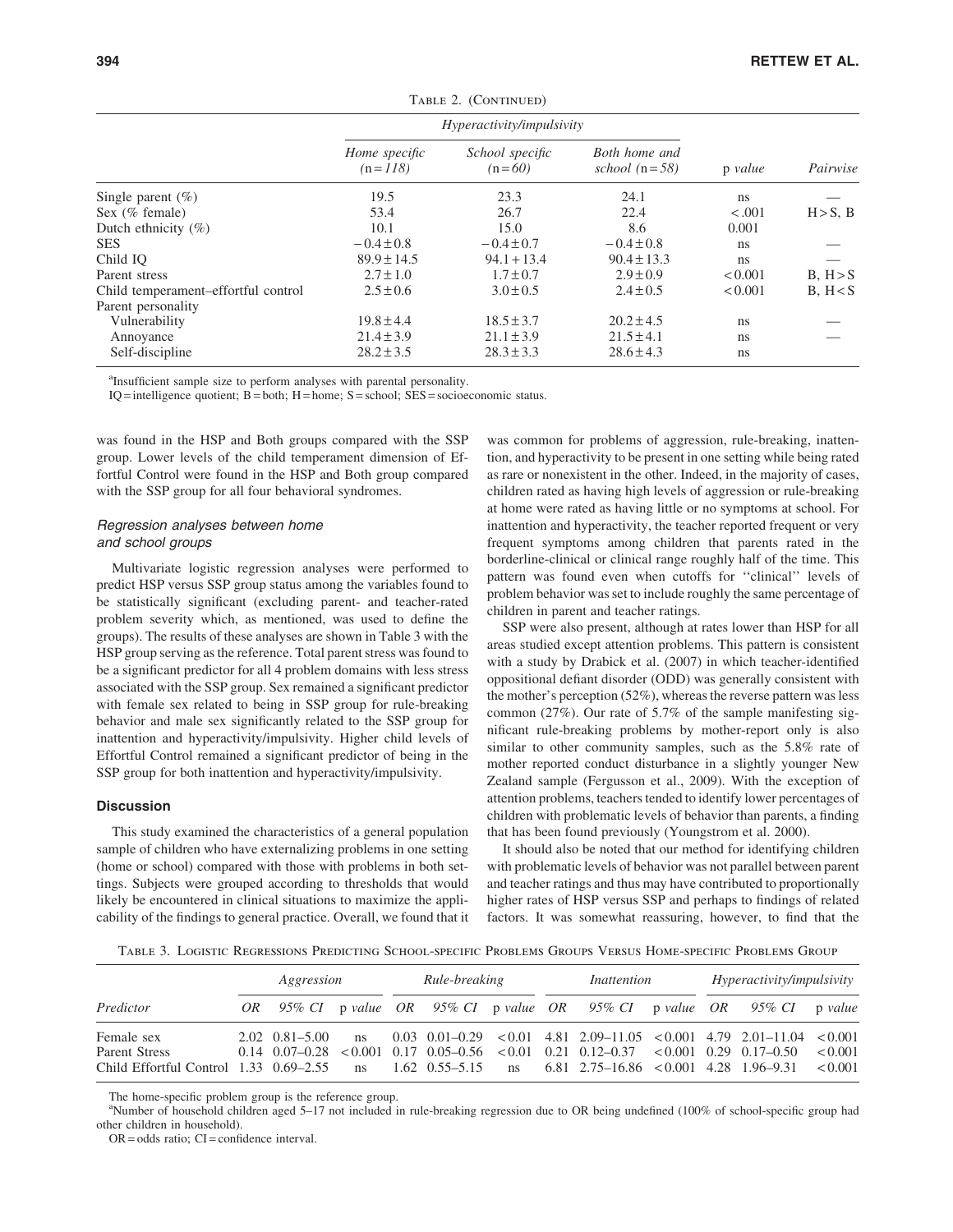pattern of variables related to inattention, in which parents and teachers reported very comparable percentages of children with problematic behavior, showed very similar relations to child and family characteristics. Somewhat different procedures for determining clinical thresholds between parents and teacher reported problems was also present in a previous study (Offord et al., 1996) that also found substantial parent-teacher disagreement. Finally, a further indication that our measurement strategy did not overly influence patterns of disagreement is that the correlations between parent and teacher ratings ranged from .27 to .47 and is in line with other studies (Achenbach et al. 2005).

These data offer initial prevalence estimates and confirmation of the challenging and commonly encountered clinical situation of needing to synthesize discrepant information into an overall diagnostic formulation and treatment plan. One possible explanation for these differences is that the interpretation of behavioral symptoms reflects the goals of a particular setting. As attention is at such a premium at school, for example, some aggressive or rule-breaking behavior may tend to be viewed more as inattention/hyperactivity, whereas inattentive symptoms, such as not listening, may be viewed more as oppositionality at home (Abikoff et al. 1993). In an attempt to identify variables that might be related to the occurrence of setting specific problems, a number of factors were examined. Sex differences clearly emerged as the group of children with HSP compared with SSP tended to consist of proportionately more girls compared with boys for all areas except for rule-breaking, where only about 7% of the HSP group consisted of girls. Derks et al. (2007) similarly found teachers reporting less inattention in girls among children identified by mothers as having ADHD. These results may suggest that teachers may not detect inattention and hyperactivity to the same degree in girls as compared with boys. It is also possible that what is labeled as externalizing problems in girls at home is perceived as a different type of problem not measured in this study. Alternatively, girls may be able to modify their behavior more than boys in school settings. Why this pattern did not hold for rule-breaking is puzzling. In this area, the sex distribution for the HSP group was similar to that for the Both group, whereas for inattention and hyperactivity/impulsivity the SSP and Both groups were quite comparable.

Lower IQ and SES were found in the group with problems in both settings compared with children with setting specific problems (home or school) for aggression and rule-breaking but not for inattention and hyperactivity. The home-specific and both settings group also had higher levels of parental stress compared with the school-specific group. These results are comparable to earlier work that has also shown relations between externalizing problems identified by parents only and parental dysfunction (Offord et al. 1996; Collishaw et al., 2009), although lower SES in these studies was related to teacher reported externalizing problems. In a study of internalizing problems, a previous study demonstrated that maternal anxiety was related to increased perception of child problems compared with self-report, although the effects were small (van der Toorn et al. 2010).

Our findings of both child and family variables being related to informant disagreement should not be interpreted to mean that, in a particular case, rating discrepancy is related to one factor or another. Rather, the findings could result from the influence of one variable on another, such as the increased stress that is induced by a child with significant behavioral problems at home (Mebust et al. 2010) but may also reflect parental stress from other sources such as marital difficulties or parental psychopathology that impacts a parent's perception.

Logistic regression analyses comparing the home-specific and school-specific groups for inattention and hyperactivity/impulsivity revealed an independent association between being in the homespecific group and female sex, higher parental stress, and lower levels of Effortful Control. This trait of Effortful Control relates to ability to modulate attention and impulses and would be expected to be lower among children who display difficulties in multiple settings compared with one. The finding that Effortful Control is low in children with HSP is more unexpected and may be related to the fact that the dimension was also rated by the parent while teacher ratings were not obtained. While this potential rater bias may account for some of these findings with regard to parental stress and child Effortful Control, these results parallel a previous study that showed strong relations between Effortful Control and particularly externalizing

Contrary to expectations, we did not find evidence that HSP were related to the number of parents or number of children around the same age in the household. These data suggest that parents who report clinically significant externalizing problems are not merely describing the phenomenon of siblings overstimulating each other within the confines of the household. For rule-breaking problems, having a household sibling was significantly related to the school-specific group. This unexpected finding may have been spurious given the low sample sizes in the rule-breaking groups. It is also possible that some parents misattribute rule-breaking behavior to other siblings.

problems as measured by the parent-rated CBCL (Oldehinkel et al.

2004).

For all domains except attention problems, parent-rated severity was modestly but significantly higher in the children with difficulties in both settings compared with those with problems at home only, indicating a possible threshold effect in that higher levels of symptoms are more likely to be detected by more informants. Interestingly, such an effect was not found regarding teacher rated severity between the SSP and Both group.

Teacher ratings across school revealed fairly wide ranging levels of reported problems particularly for inattention and hyperactivity/ impulsivity. These calculations were based on schools drawing mainstream students from similar socioeconomic backgrounds; however, more systematic research is needed to control for potential confounds. It is possible that parents select particular schools for their children with ADHD symptoms based upon available services. The findings also support the possibility that schools have their own culture when it comes to thresholds for reporting and intervening with child behavior problems.

This study has important clinical implications. First, clinicians should commonly expect substantial differences in reports coming from different settings. When high levels of problems are found at home only, the pattern may indicate the presence of significant parental stress emerging in the context of interplay with family SES and other child risk factors. Efforts to address these difficulties directly may help lessen both the real and perceived behavioral disturbances in the children as part of an overall family-based treatment approach (Hudziak 2008). Indeed, there may be occasions when psychopharmacological attention may be better directed at the parents rather than the children. Furthermore, evaluators may further want to monitor and account for schools or teachers that consistently report either very low or very high levels of problem behavior in their students when making synthesized assessments in their patients. Further research is needed to compare clinical assessments from different informants on measurable outcomes. A recent study, for example, found that teacher- but not parent-rated ODD symptoms were predictive of depressive and conduct symptoms assessed 9 months later, after controlling for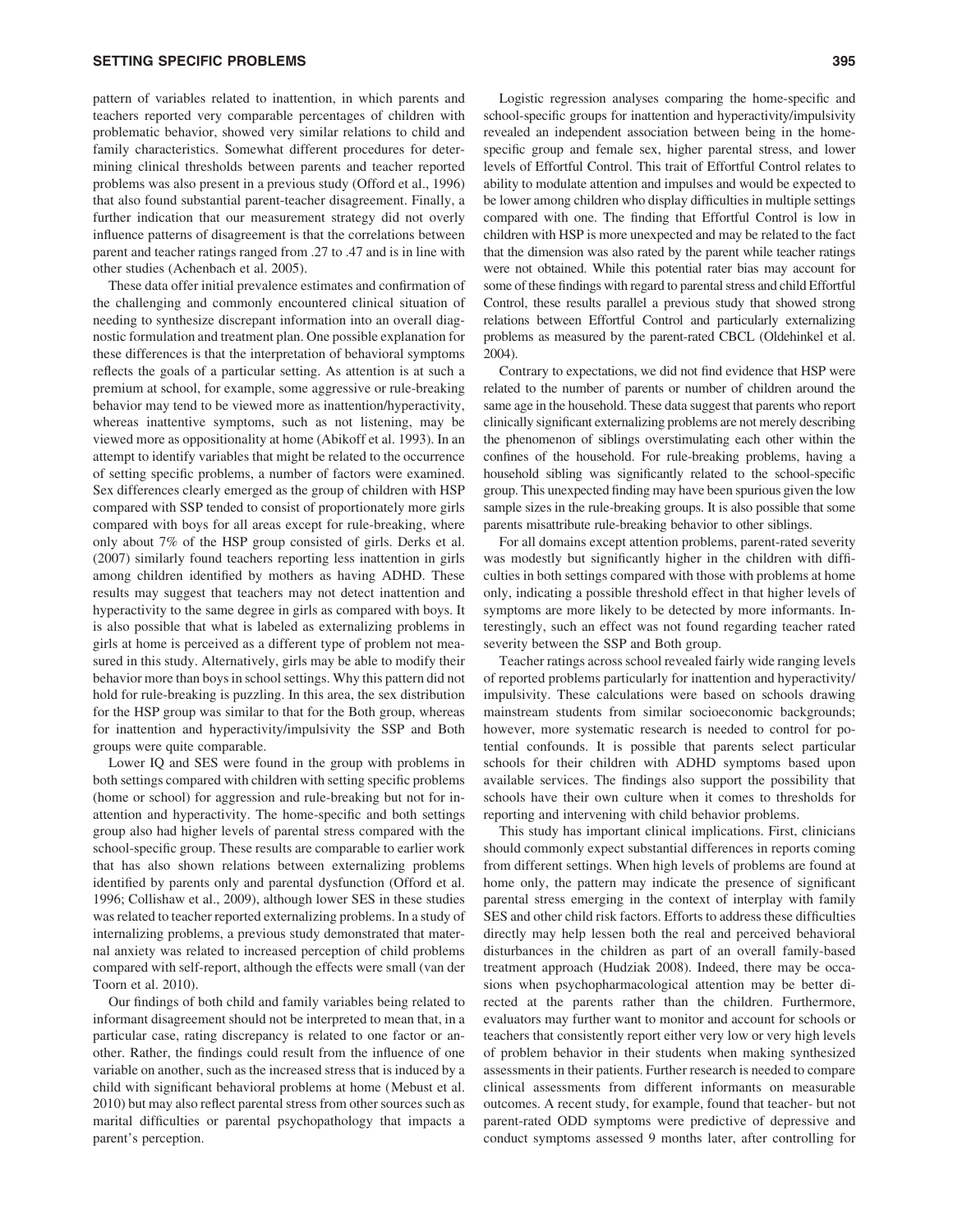baseline symptoms (Drabick et al. 2011). Other studies, however, have shown that behavior problems reported by only one type of informant have significant and independent predictive value for future outcomes such as later symptomatology, socioeconomic status, criminal behavior, and substance abuse (Fergusson et al. 2009; Dirks et al. 2011).

While this study contains a number of strengths, including a relatively large sample that was assessed with multiple informants, there remain some limitations. These analyses were based on only a single time point, although we plan to assess the stability of setting specific problems in the future using this longitudinal dataset. To minimize fatigue and measurement error in having teachers rate many pupils, we also chose not to use the full TRF, but a shorter, vignette-based, version. As mentioned, the different definitions for problematic behavior between parent and teacher ratings may have influenced the pattern of results. In addition, the prevalence estimates for home or SSP obtained in this study may be somewhat inflated compared with clinically referred sample as subjects in this study came from the community. As there was some indication that informant disagreement was related to symptom severity level, it is possible that disagreement would be less in a clinical sample of children referred for clinical assessment and treatment. Finally, we did not obtain ratings from other trained observers as has been done in other investigations (Youngstrom et al. 2000; Chi and Hinshaw 2002). A previous study that compared parent and teacher ratings of child behavior to observed behavior in the laboratory found that informant rating discrepancies reflected actual differences in child behavior when observed interacting with parental and nonparental figures (De Los Reyes et al. 2009).

In summary, the presence of externalizing problems confined only to the home or school setting is quite common. These disagreements may be related to rater bias as well as a number of other child, parent, and school characteristics, including child sex, effortful control, and parental stress. As others have advocated, the common instances of disagreement between different informants of child behavior should optimally be viewed not simply as measurement noise to be overcome but important opportunities for the clinician to try and understand how and why children react with different environments (De Los Reyes et al., 2009; Hartley et al. 2011). Clinicians are urged to consider and to investigate these factors when weighing evidence from multiple factors in the course of a comprehensive assessment and treatment plan.

### **Disclosures**

Dr. Verhulst is director at the Department of Child and Adolescent Psychiatry, Erasmus University Medical Center-Sophia Children's Hospital, which publishes the Dutch translations of the Achenbach System of Empirically Based Assessment and from which he receives remuneration.

Dr. Buitelaar has been in a consultant to/member of advisory board of/and/or speaker for Janssen Cilag BV, Eli Lilly, Organon/ Shering Plough, UCB, Shire, Medice, and Servier. Drs. van Oort, Verhulst, Ormel, Hartman, Veenstra, Althoff, and Hudziak have no conflicts of interest or financial ties to disclose.

#### Acknowledgments

This research is part of the TRAILS. Participating centers include various departments of the University Medical Center and University of Groningen, the Erasmus University Medical Center Rotterdam, the University of Utrecht, the Radboud Medical Center Nijmegen, and the Trimbos Institute, all in the Netherlands. The authors are grateful to the adolescents, their parents and teachers, and to everyone who participated in this research and made it possible.

#### **References**

- Abikoff H, Courtney M, Pelham WE Jr., Koplewicz HS: Teachers' ratings of disruptive behaviors: The influence of halo effects. J Abnorm Child Psychol 21:519–533, 1993.
- Achenbach TM: Manual of the Teacher Report Form and 1991 profile. Burlington, VT: University of Vermont, 1991.
- Achenbach TM. Commentary: Definitely more than measurement error: But how should we understand and deal with informant discrepancies? J Clin Child Adols Psychol 40:80–86, 2011.
- Achenbach TM: The Achenbach System of Empirically Based Assessment (ASEBA): Development, Findings, Theory, and Applications. Burlington, VT: University of Vermont, Research Center for Children, Youth, & Families, 2009.
- Achenbach TM, Krukowski RA, Dumenci L, Ivanova MY: Assessment of adult psychopathology: Meta-analyses and implications of cross-informant correlations. Psychol Bull 131:361–382, 2005.
- American Psychiatric Association. Diagnostic and Statistical Manual of Mental Disorders, 4th ed. (DSM-IV). Washington, DC: American Psychiatric Association; 1994.
- Bakker MP, Ormel J, Verhust FC, Oldehinkel AJ. Peer stressors and gender differences in adolescents' mental health: The TRAILS study. J Adolesc Health 46:444–450, 2010.
- Burns GL. Walsh JA, Gomez R: Convergent and discriminant validity of trait and score effects in ADHD-inattention and hyperactivity/ impulsivity measures across a 3-month interval. J Abnorm Child Psychol 31:529–541, 2003.
- Chi TC, Hinshaw SP: Mother-child relationships of children with ADHD: The role of maternal depressive symptoms and depressionrelated distortions. J Abnorm Child Psychol 30, 387–400, 2002.
- Collishaw S, Goodman R, Ford T, Rabe-Hesketh S, Pickles A: How far are associations between child, family and community factors and child psychopathology informant-specific and informantgeneral. J Child Psychol Psychiatry 50:571–580, 2009.
- Costa PT, McCrae RR: Revised NEO Personality Inventory and NEO Five-Factor Inventory: Professional Manual. Odessa, FL: Psychological Assessment Resources, Inc., 1992.
- De Los Reyes A, Henry DB, Tolan PH, Wakschlag LS: Linking informant discrepancies to observed variations in young children's disruptive behavior. J Abnorm Child Psychol 37:637–652, 2009.
- De Los Reyes A, Kazdin AE: Linking information discrepancies to observed variations in young children's disruptive behavior. Psychol Bull 131:483–509, 2005.
- Derks EM, Hudziak JJ, Boomsma DI: Why more boys than girls with ADHD receive treatment: A study of Dutch twins. Twin Res Hum Genet 10:765–770, 2007.
- De Winter A, Oldehinkel AJ, Veenstra R, Brunnekreef JA, Verhulst FC, Ormel J: Evaluation of non-response bias in mental health determinants and outcomes in a large sample of pre-adolescents. Eur J Epidem 20:173–181, 2005.
- Dirks MA, Boyle MH, Georgiades K: Psychological symptoms in youth and later socioeconomic functioning: Do associations vary by informant? J Clin Child Adolesc Psychol 40:10–22, 2011.
- Drabick DAG, Gadow KD, Loney J: Source-specific oppositional defiant disorder: Comorbidity and risk factors in referred elementary schoolboys. J Am Acad Child Adolesc Psychiatry 46:92–101, 2007.
- Fergusson DM, Boden JM, Horwood J: Situational and generalized conduct problems and later life outcomes: Evidence from a New Zealand birth cohort. J Child Psychol Psychiatry 50:1084–1092, 2009.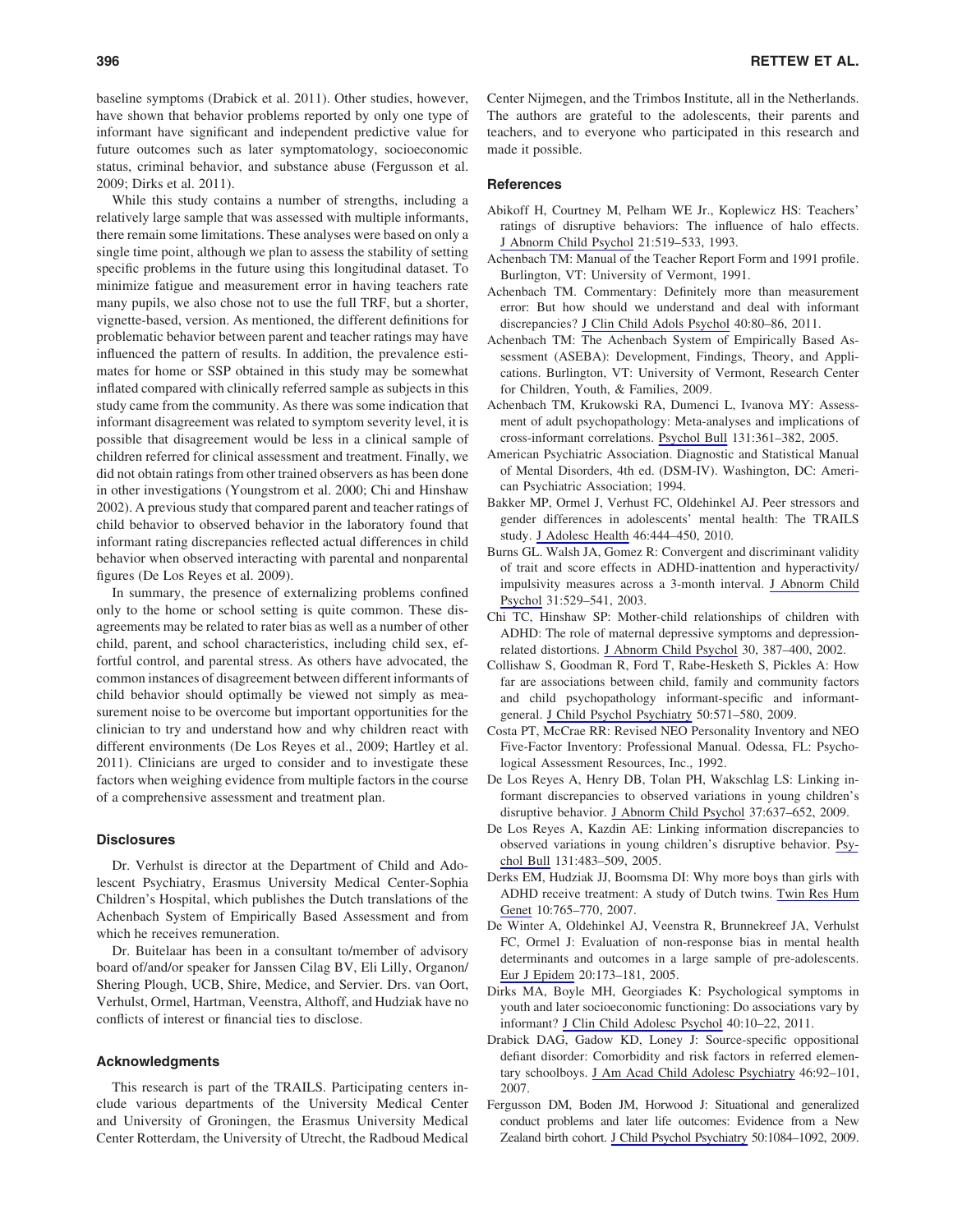- Hartley AG, Zakriski AL, Wright JC: Probing the depths of informant discrepancies: Contextual influences on divergence and convergence. J Clin Child Adolesc Psychol 40:54–66, 2011.
- Hudziak JJ, van Beijsterveldt CE, Bartels M, Rietveld MJ, Rettew DC, Derks EM, Boomsma DI: Individual differences in aggression: Genetic analyses by age, gender, and informant in 3-, 7-, and 10 year-old Dutch twins. Behav Genet 33:575–589, 2003.
- Hudziak JJ: Genetic and environmental influences on wellness, resilience, and psychopathology: A family-based approach for promotion, prevention, and intervention. In: Developmental Psychopathology and Wellness: Genetic and Environmental Influences, edited by J.J. Hudziak. Washington, DC: American Psychiatric Publishing, Inc., 267–286, 2008.
- Huisman M, Oldehinkel AJ, de Winter A, Minderaa RB, de Bildt A, Huizink AC, Verhulst FC, Ormel J: Cohort profile: The Dutch 'TRacking Adolescents' Individual Lives' Survey'; TRAILS. Int J Epidem 37:1227–1235, 2008.
- Janssens KA, Oldehinkel AJ, Rosmalen JG: Parental overprotection predicts the development of functional somatic symptoms in young adolescents. J Pediat 154:918–923 e911, 2009.
- Jensen PS, Xenakis SN, Davis H, Degroot J: Child psychopathology rating scales and interrater agreement: II. Child and family characteristics. J Am Acad Child Adolesc Psychiatry 27:1451–461, 1988.
- Kanne SM, Abbacchi AM, Constantino JN: Multi-informant ratings of psychiatric symptom severity in children with autism spectrum disorders: The importance of environmental context. J Autism Dev Disord 39:856–864, 2009.
- Kim S, Brody GH, Murry VM: Factor structure of the early adolescent temperament questionnaire and measurement invariance across gender. J Early Adolesc 23:268–294, 2003.
- King RA: Practice parameters for the psychiatric assessment of children and adolescents. J Am Acad Child Adolesc Psychiatry 34:1386–1402, 1995.
- Kraemer HC, Measelle JR, Ablow JC, Essex MJ, Boyce WT, Kupfer DJ: A new approach to integrating data from multiple informants in psychiatric assessment and research: Mixing and matching contexts and perspectives. Am J Psychiatry 160:1566–1577, 2003.
- Lahey BB, Pelham WE, Loney J, Kipp H, Ehrhardt A, Lee SS, Willcutt EG, Hartung CM, Chronis A, Massetti G: Three-year predictive validity of DSM-IV attention deficit hyperactivity disorder in children diagnosed at 4–6 years of age. Am J Psychiatry 161:2014–2020, 2004.
- Listug-Lunde L, Zevenbergen AA, Petros TV: Psychological symptomatology in siblings of children with ADHD. J Atten Disord 12:239–247, 2008.
- MacLeod RJ, McNamee JE, Boyle MH, Offord DR, Friedrich M: Identification of child psychiatric disorder by informant: Comparison of clinic and community samples. Can J Psychiatry 44:144– 150, 1999.
- Mebust K, Rettew DC, Hudziak JJ: Effect of ADHD on parenting: Evidence for an evocative gene-environment correlation. Poster Presented at the 57th Annual Meeting of the American Academy of Child and Adolescent Psychiatry, New York, 2010.
- Nigg JT, Hinshaw SP: Parent personality traits and psychopathology associated with antisocial behaviors in childhood attention-deficit hyperactivity disorder. J Child Psychol Psychiatry 39:145–159, 1998.
- Noordhof A, Oldehinkel AJ, Verhulst FC, Ormel J: Optimal use of multi-informant data on co-occurrence of internalizing and externalizing problems: The TRAILS study. Int J Methods Psychiatr Res 17:174–183, 2008.
- Offord DR, Boyle MH, Racine Y, Szatmari P, Fleming JE, Sanford M, Lipman EL: Integrating assessment data from multiple informants. J Am Acad Child Adolesc Psychiatry 35:1078–1085, 1996.
- Oldehinkel AJ, Hartman CA, De Winter AF, Veenstra R, Ormel J: Temperament profiles associated with internalizing and externalizing problems in preadolescence. Dev Psychopath 16:421–440, 2004.
- Rettew DC, Copeland W, Stanger C, Hudziak JJ: Associations between temperament and DSM-IV externalizing disorders in children and adolescents. J Dev Behav Pediatr 25:383–391, 2004.
- Rettew DC, Hudziak JJ: Genetics of ADHD. In: ADHD Comorbidities: Handbook for ADHD Complications in Children and Adults, edited by T.E. Brown. Arlington, VA: American Psychiatric Publishing, Inc., 23–36, 2009.
- Richters JE: Depressed mothers as informants about their children: A critical review of the evidence for distortion. Psychol Bull 112, 485–499, 1992.
- Schachar R, Rutter M, Smith A: The characteristics of situationally and pervasively hyperactive children: Implications for syndrome definition. J Child Psychol Psychiatry 22:375–392, 1981.
- Silverstein AB: Validity of the WISC-R short forms. J Clin Psychol 31:696–697, 1972.
- Soma Y, Nakamura K, Oyama M, Tsuchiya Y, Yamamoto M: Prevalence of attention-deficit/hyperactivity disorder (ADHD) symptoms in preschool children: Discrepancy between parent and teacher evaluations. Env Health Prev Med 14:150–154, 2009.
- Steiner H, Remsing L: Practice parameter for the assessment and treatment of children and adolescents with oppositional defiant disorder. J Am Acad Child Adolesc Psychiatry 46:126–141, 2007.
- Treutler CM, Epkins CC: Are discrepancies among child, mother, and father reports on children's behavior related to parents' psychological symptoms and aspects of parent-child relationships. J Abnorm Child Psychol 31:13–27, 2003.
- van der Toorn SL, Huizink AC, Utens EM, Verhulst FC, Ormel J, Ferdinand RF: Maternal depressive symptoms, and not anxiety symptoms, are associated with positive mother-child reporting discrepancies of internalizing problems in children: A report on the TRAILS study. Eur Child Adolescent Psychiatry 19:379–388, 2010.
- Veenstra R, Lindenberg S, Oldehinkel AJ, De Winter AF, Verhulst FC, Ormel J: Prosocial and antisocial behavior in preadolescence: Teachers' and parents' perception of the behavior of boys and girls. Int J Behav Dev 32:243–251, 2008.
- Yeh M, Weisz JR: Why are we here at the clinic? Parent-child (dis)agreement on referral problems at outpatient treatment entry. J Consult Clin Psychol 69:1018–1025, 2001.
- Youngstrom EA, Findling RL, Calabrese JR: Who are the comorbid adolescents? Agreement between psychiatric diagnosis, youth, parent, and teacher report. J Abnorm Child Psychol 31:231–245, 2003.
- Youngstrom EA, Loeber R, Stouthamer-Loeber M: Patterns and correlates of agreement between parent, teacher, and male adolescent ratings of externalizing and internalizing problems. J Consult Clin Psychol 68:1038–1050, 2000.

Address correspondence to: David Rettew, M.D. Vermont Center for Children, Youth, and Families University of Vermont College of Medicine 1 South Prospect St., 364SJ3 Burlington, VT 05401

E-mail: david.rettew@uvm.edu